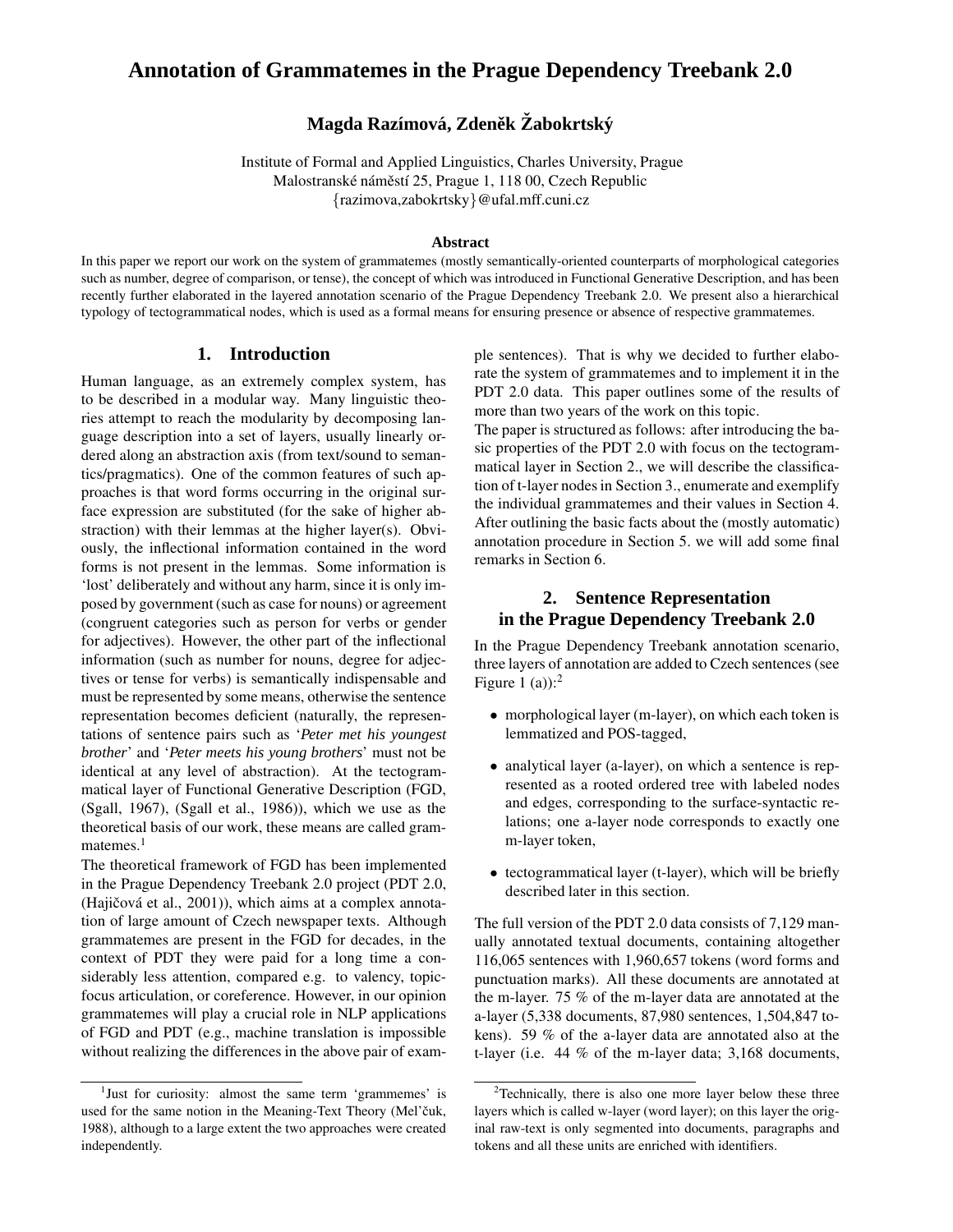

Figure 1: (a) PDT 2.0 annotation layers (and the layer interlinking) illustrated (in a simplified fashion) on the sentence *Byl by šel do lesa.* ([He] would have gone into forest.), (b) tectogrammatical representation of the sentence: *Pokládáte za* standardní, když se s Mečiarovou vládou nelze téměř na ničem rozumně dohodnout? (Do you find it standard if almost nothing can be reasonably agreed on with Mečiar's government?)

49,442 sentences, 833,357 tokens).<sup>3</sup> The annotation at the t-layer started in 2000 and was divided into four areas:

- a. building the dependency tree structure of the sentence including labeling of dependency relations and valency annotation,
- b. topic / focus annotation,
- c. annotation of coreference (i.e. relations between nodes referring to the same entity),
- d. annotation of grammatemes and related attributes, the description of which is the main objective of this paper.

After the annotation of data had finished in 2004, an extensive cross-layer checking took over a year. The CD-ROM including the final annotation of PDT 2.0-data, a detailed documentation as well as software tools is to be publicly released by Linguistic Data Consortium in 2006.<sup>4</sup>

At the t-layer, the sentence is represented as a dependency tree structure built of nodes and edges (see Figure 1 (b)). Tectogrammatical nodes (t-nodes) represent auto-semantic words (including pronouns and numerals) while functional words such as prepositions have no node in the tree (with some exception of technical nature: e.g. coordinating conjunctions used for representation of coordination constructions are present in the tree structure). Each t-node is a complex data structure – it can be viewed as a set of attributevalue pairs, or even as a typed feature structure as used in unification grammars such as HPSG (Pollard and Sag, 1994).

For the purpose of our contribution, the most important attributes are the attribute t-lemma (tectogrammatical lemma), attribute functor, grammatemes and the classifying attributes nodetype and sempos. The annotation of attributes t-lemma and functor belongs to the area marked above as (a); these attributes will be introduced in the next paragraphs. Grammatemes and the attributes nodetype and sempos – all of them coming under the area  $(d)$  – will be characterized from the standpoint of annotation in Section 3. (The annotation of attributes belonging to the areas

 $3$ The previous version of the treebank, PDT 1.0, was smaller and contained only m-layer and a-layer annotation (Hajič et al., 2001).

 $4$ See http://ufal.mff.cuni.cz/pdt2.0/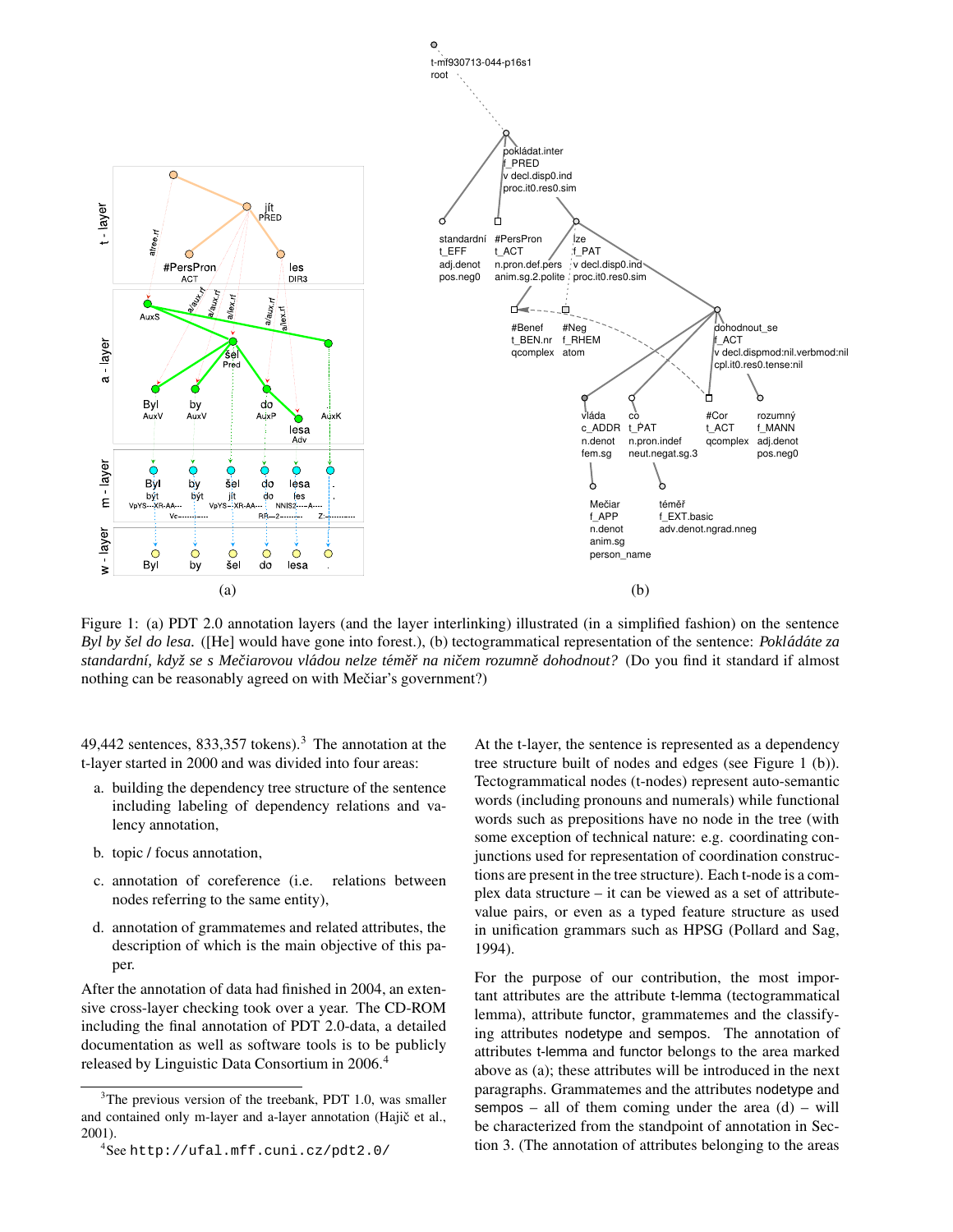(b) and (c) goes beyond the scope of this paper.)

The attribute t-lemma contains the lexical value of the tnode, or an 'artificial' lemma. The lexical value of the tnode is mostly a sequence of graphemes corresponding to the 'normalized' form of the represented word (i.e. infinitive for verbs or nominative form for nouns). In some cases, the t-lemma corresponds to the basic word from which the represented word was derived, e.g. in Figure 1 (b), the possessive adjective *Meciar ˇ ova* (*Meciar' ˇ s*) is represented by the t-lemma *Meciar ˇ* , or the adverb *rozumneˇ* (*reasonably*) is represented by the adjectival t-lemma *rozumny´* (*reasonable*). The artificial t-lemma appears at t-nodes that have no counterpart in the surface sentence structure (e.g. the tlemma #Gen at a verbal complementation not occurring in the surface structure because of its semantic generality), or it corresponds to personal pronouns, no matter whether expressed on the surface or not (e.g. the t-lemma #PersPron at the t-node in Figure 1 (b)). The dependency relation between the t-node in question and its parent t-node is stored in the attribute functor, e.g. functor EFF at the t-node with t-lemma *standardn´ı* (*standard*), which plays the role of an effect of the predicate in the sentence displayed in Figure 1 (b).

## **3. Two-level Typing of Tectogrammatical Nodes**

While the attributes t-lemma and functor are attached to each t-node of the tectogrammatical tree, grammatemes are relevant only for some of them. The reason for this difference consists in the fact that only some words represented by t-nodes bear morphological meanings.

#### **3.1. Types of Tectogrammatical Nodes**

To differentiate t-nodes that bear morphological meanings from those without such meanings, a classification of tnodes was necessary. Based on the information captured by the above mentioned attributes t-lemma and functor, eight types of t-nodes were distinguished. The appurtenance of the t-node to one of the types is stored in the attribute nodetype. 5

• **Complex nodes** (nodetype='complex') as the most important node type should be named in the first place: since they represent nouns, adjectives, verbs, adverbs and also pronouns and numerals (i.e. words expressing morphological meanings), they are the only ones with which grammatemes are to be assigned.

The other seven types of t-nodes and the corresponding values of the attribute nodetype are as follows:

- **The root of the tectogrammatical tree** (nodetype='root') is a technical t-node the child t-node of which is the governing t-node of the sentence structure.
- **Atomic nodes** (nodetype='atom') are t-nodes with functors RHEM, MOD etc. – they represent rhematizers, modal modifications etc.
- **Roots of coordination and apposition constructions** (nodetype='coap') contain the t-lemma of the coordinating conjunction or an artificial t-lemma of a punctuation symbol (e.g. #Comma).
- **Parts of foreign phrases** (nodetype='fphr') are components of phrases that do not follow rules of Czech grammar (labeled by a special functor FPHR in the tree).
- **Dependent parts of phrasemes** (nodetype='dphr') represent words that constitute a single lexical unit with their parent t-node (labeled by a special functor DPHR in the tree); the meaning of this unit does not follow from the meanings of its component parts.
- **Roots of foreign and identification phrases** (nodetype='list') are nodes with special artificial t-lemmas (#Forn and #Idph), which play the role of a parent of a foreign phrase (i.e. of nodes with nodetype='fphr' – see above) or the role of a parent of a phrase having a function of a proper name.
- So called **quasi-complex nodes** (nodetype= 'qcomplex') stand mostly for obligatory verbal complementations that are not present in the surface sentence structure (i.e. they have the same functors as complex nodes but, unlike them, quasi-complex t-nodes have artificial t-lemmas, e.g. #Gen).

## **3.2. Semantic Parts of Speech**

Not all morphological meanings (chosen as tectogrammatically pertinent) are relevant for all complex t-nodes (cf., for example, the category of tense at nouns or the degree of comparison at verbs). As we did not want to introduce any 'negative' value to identify the non-presence of the given morphological meaning at a t-node (i.e., if all grammatemes would be annotated at each complex t-node, the negative value would be filled in at the irrelevant ones), the attribute sempos for sorting the t-nodes according to morphological meanings they bear had to be introduced into the attribute system.

The groups into which the complex t-nodes were further divided are called semantic parts of speech. According to basic onomasiological categories of substance, quality, event and circumstance (Dokulil, 1962), four semantic parts of speech were distinguished: semantic nouns, semantic adjectives, semantic verbs and semantic adverbs. These groups are not identical with the 'traditional' parts of speech: while ten traditional parts of speech are discerned in Czech and the appurtenance of the word to one of them is captured by a morphological tag (i.e. by an attribute of m-layer in the PDT 2.0), the 'only' four semantic parts of speech are categories of the t-layer and are captured by the attribute sempos (values n, adj, v and adv). The relations between semantic and traditional parts of speech are demonstrated in Figure 2. We would like to illustrate them on the example of semantic adjectives in more detail.

The following groups traditionally belonging to different parts of speech count among the semantic adjectives: (i) traditional adjectives, (ii) deadjectival adverbs, (iii) adjectival pronouns, and (iv) adjectival numerals.

 $5$ Some of the nodetype values are present in Figure 1 (b). If none of the nodetype values is indicated with the t-node, the nodetype is 'complex'.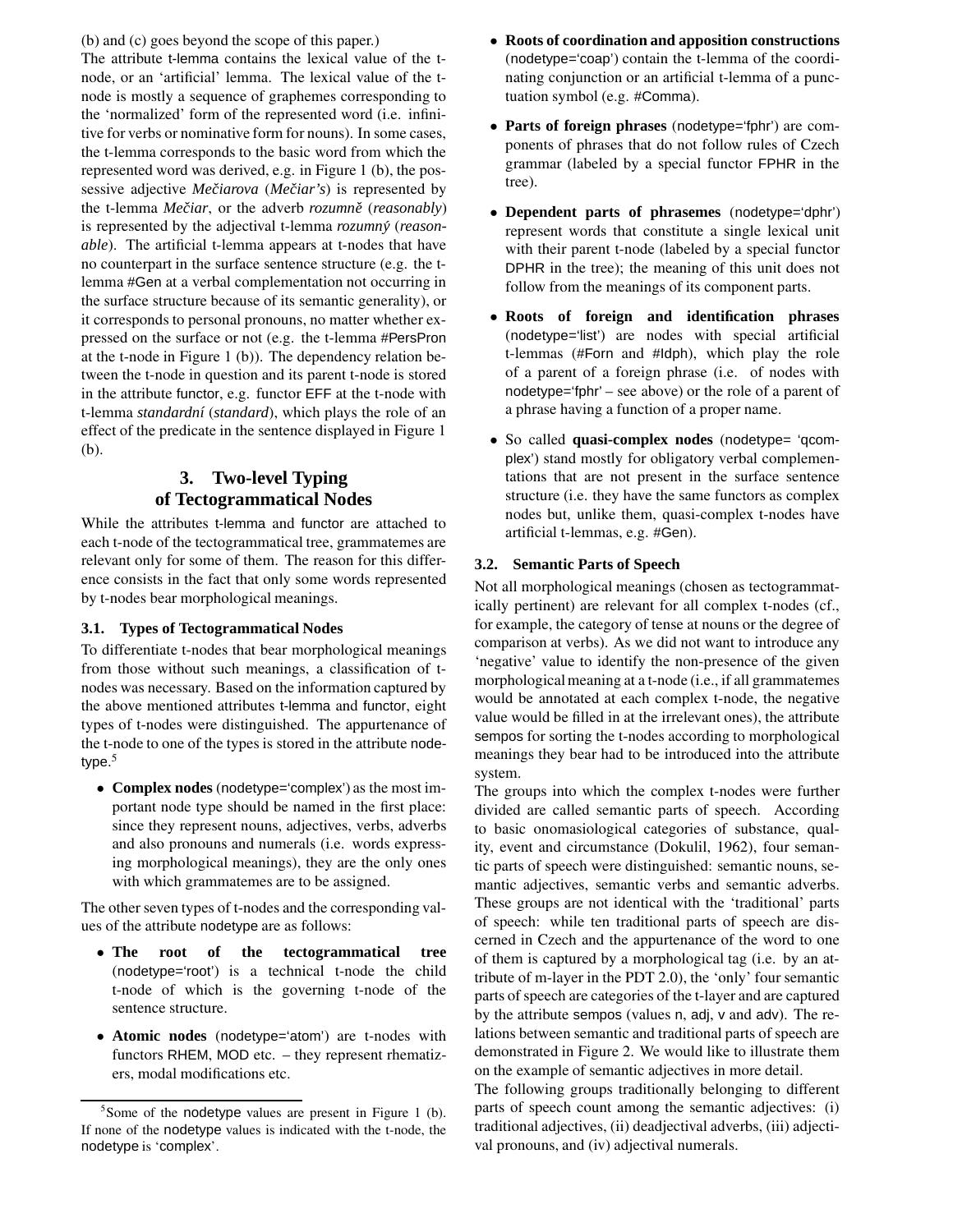

Figure 2: Relations of traditional parts of speech to their semantic counterparts. Arrows in bold denote a prototypical relation, thin arrows indicate the distribution of pronouns and numerals into semantic parts of speech and dotted arrows stand for the classification according to derivational relations.

(i) Traditional adjectives, e.g. *standardn´ı* (*standard*) in Figure 1 (b), are mostly regarded as semantic adjectives (with the already mentioned exception of possessive adjectives converted to nouns).

(ii) At the t-layer, deadjectival adverbs, e.g. *rozumně* (*reasonably*) in Figure 1 (b), are represented by the t-lemma of the corresponding adjective, here by the t-lemma *rozumny´* (*reasonable*). In this way, a derivational relation is followed: the word is represented by its basic word. Other types of derivational relations analyzed in PDT 2.0 will be introduced in the next sections.

(iii) and (iv) Since there are no groups such as 'semantic pronouns' or 'semantic numerals' at the t-layer, these words were distributed into semantic nouns and adjectives according to their function they fill in the sentence. While pronouns and numerals filling typical positions of nouns (such as agent or patient) belong to semantic nouns, pronouns and numerals playing an adjectival role are classified as semantic adjectives. For examples of nominal usage of the pronoun *ktery´* (*which*) and of the numeral *sto* (*hundred*) see sentences (1), and (2) respectively:

- (1) *Kurz, ktery´*.n *jsem si vybral, je spatn ˇ y.´* The course that I have chosen is bad.
- (2) *Uzˇ vedl sto*.n *kurzu. ˚* He has already taught one hundred courses.

For examples of adjectival usage of the pronoun *ktery´* (*which*) and of the numeral *tři* (*three*) see sentences (3), and (4) respectively:

- (3) *Ktery´*.adj *kurz si mam´ vybrat?* Which course should I choose?
- (4) *Vyucuje ˇ triˇ* .adj *kurzy.* He teaches three courses.

The subgroups of semantic adjectives presented above are viewed as constituting the inner structure of this class. Also the classes of semantic nouns and semantic adverbs were sub-classified in a similar way. (Semantic verbs cannot be subdivided by the same principles as the other semantic parts of speech.) $6$  The appurtenance of a t-node to a concrete subgroup of semantic parts of speech is captured as a detailed value of the attribute sempos (e.g. adj.denot or adj.quant.def in Figure 3).

The t-node hierarchy including the detailed subclassification of semantic adjectives is displayed in Figure 3.

### **4. Grammatemes and Their Values**

There are 15 grammatemes at the t-layer of PDT 2.0. Grammatemes number, gender, person and politeness were assigned to t-nodes belonging to the subclasses of semantic nouns. The grammatemes degcmp, negation, numertype and indeftype were annotated with semantic nouns as well as with semantic adjectives, the latter two of them also with semantic adverbs. The other seven grammatemes belong to semantic verbs: tense, aspect, verbmod, deontmod, dispmod, resultative, and iterativeness.

All the grammatemes will be explained and exemplified in the following subsections one by one. A separate subsection is devoted to a more detailed discussion about pronominal words.

#### **4.1. Number**

The grammateme **number** is the tectogrammatical counterpart of the morphological category of number – the grammateme values, sg (for singular) and pl (for plural), mostly correspond to the values of this morphological category, e.g. the noun *vláda* **sg** (*government*) in Figure 1 (b) is in singular while *vlády*.pl (*governments*) would be plural. However, as the grammateme captures the 'semantic' number, its value differs from that of the morphological category in some cases: e.g. while the morphological number of pluralia tantum is always 'plural' (e.g. the Czech word *dveře, door*), the tectogrammatical singular in a sentence like (5) is discerned from the tectogrammatical plural in the sentence  $(6)$  – at these nouns, the decision by an annotator was necessary; if such a decision were not possible on the basis of context (e.g. in the sentence (7)), a special value nr ('not recognized') was assigned.

- (5) *Neotev´ırej tyto dvereˇ* .sg Do not open this door.
- (6) *Sel ˇ dlouhou chodbou* He walked through a long corridor  $a$  *minul několikery dveře*.pl and passed several doors.
- (7) *Otevrel ˇ dvereˇ* .nr He opened the door/doors.

#### **4.2. Gender**

In PDT 2.0, values of the grammateme **gender** correspond to the morphological gender: anim (for masculine animate), inan (for masculine inanimate), fem (for feminine), and neut (for neuter).

#### **4.3. Person and Politeness**

The grammatemes **person** and **politeness** have been assigned to one subclass of semantic nouns that contains personal pronouns. These words are represented by the artificial t-lemma #PersPron at the t-layer (e.g. in the Figure 1 (b), where the t-node with the t-lemma #PersPron represents the actor that is not present in the surface sentence structure). The values of the former grammateme (1, 2, 3) distinguish among the 1st, 2nd and 3rd person pronouns;

<sup>&</sup>lt;sup>6</sup>The sub-classification of semantic verbs is one of our future aims; properties of verbal systems in other languages (as studied e.g. in (Bybee, 1985)) will be considered.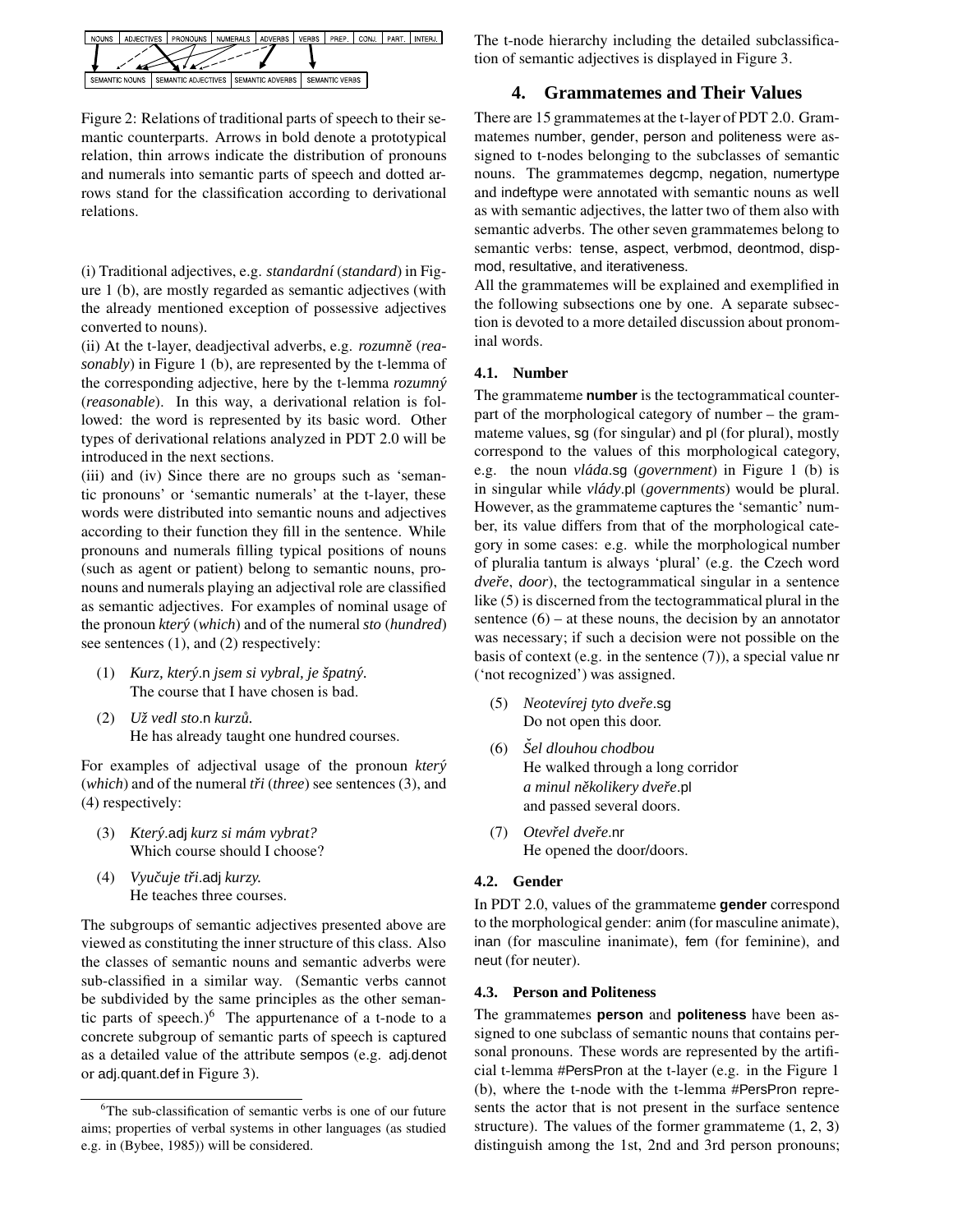

Figure 3: Hierarchy of t-nodes. The first branching renders the nodetype distinctions. Then, only complex t-nodes are further subdivided into four semantic parts of speech. Semantic nouns, semantic adjectives and semantic adverbs are further subclassified. Due to space limitations, only the subclassification of semantic adjectives is displayed in detail. In the leaf t-nodes of this subclassification, the values of attribute sempos is given on the second line and the list of grammatemes associated with the given class follows on the third line in the boxes.

the values of the latter one (basic, polite) discern the common from the polite usage of 2nd person pronouns. The surface pronoun is derived from the combination of t-lemma and values of grammatemes number, gender, person and politeness. E.g., the pronoun *vy* (*you*) in the sentence (8) is derived from the tectogrammatical representation #PersPron+**pl**+anim+2+**basic** in contrast to the same pronoun in the sentence (9) that is derived from the representation #PersPron+**sg**+anim+2+**polite**.

- (8) *Vy jste vybrali dobry´ kurz.* 'You have chosen a good course' (- said to a group of persons)
- (9) *Vy jste vybral dobry´ kurz.* 'You have chosen a good course' (- said politely to a single person)

#### **4.4. Degree of Comparison**

The grammateme **degcmp** corresponds to the morphological category of degree of comparison. Besides the values pos (for positive), comp (comparative) and sup (superlative), a special value acomp for comparative forms of adjectives/adverbs without a comparative meaning (so called 'absolute comparative', also 'elative') was established. The common usage of comparative forms such as *Jan je starsˇ´ı*.comp *nezˇ ona* (*Jan is elder than her*) was distinguished from the absolute usage e.g. in *starší*.acomp muž (*an elder man*) by the manual annotation.

#### **4.5. Types of Numeral and Pronominal Expressions**

Neither the grammateme **numertype** nor **indeftype** have a counterpart in the traditional set of morphological categories. They capture information on derivational relations among numerals, and pronominal words respectively, analyzed at the t-layer: derived words are represented by the t-lemma of its basic word and the feature that would be lost by such a representation is captured by values of these grammatemes. As all types of numerals are seen as derivations from the corresponding basic numeral and thus represented by its t-lemma, the grammateme numertype captures the type of the numeral in question. The surface numeral is then derived from the t-lemma and the value of this grammateme, e.g. the ordinal numeral *třetí* (*the third*) is derived form the following tectogrammatical representation: t-lemma *tři* (*three*) + numertype='ord' (for ordinal). Besides the value ord, the value set of this grammateme involves four other values: basic for basic numerals (*tři kurzy*–*three courses*), frac for fractional numerals (*tretina ˇ kurzu*–*the third of the course*), kind for numerals concerning the number of kinds/sorts (*troj´ı v´ıno*–*three sorts of wine*), and set for numerals with meaning of the number of sets (*troje kl´ıceˇ* –*three sets of keys*).

In a similar vein, indefinite, negative, interrogative, and relative pronouns are represented by the t-lemma corresponding to the relative pronoun – the specific semantic feature is stored in the grammateme indeftype. Surface pronouns are derived from the lemma and the value of this grammateme: e.g. the indefinite pronoun  $n\check{e}kdo$  (*somebody*) and the negative pronoun *nikdo* (*nobody*) are derived from the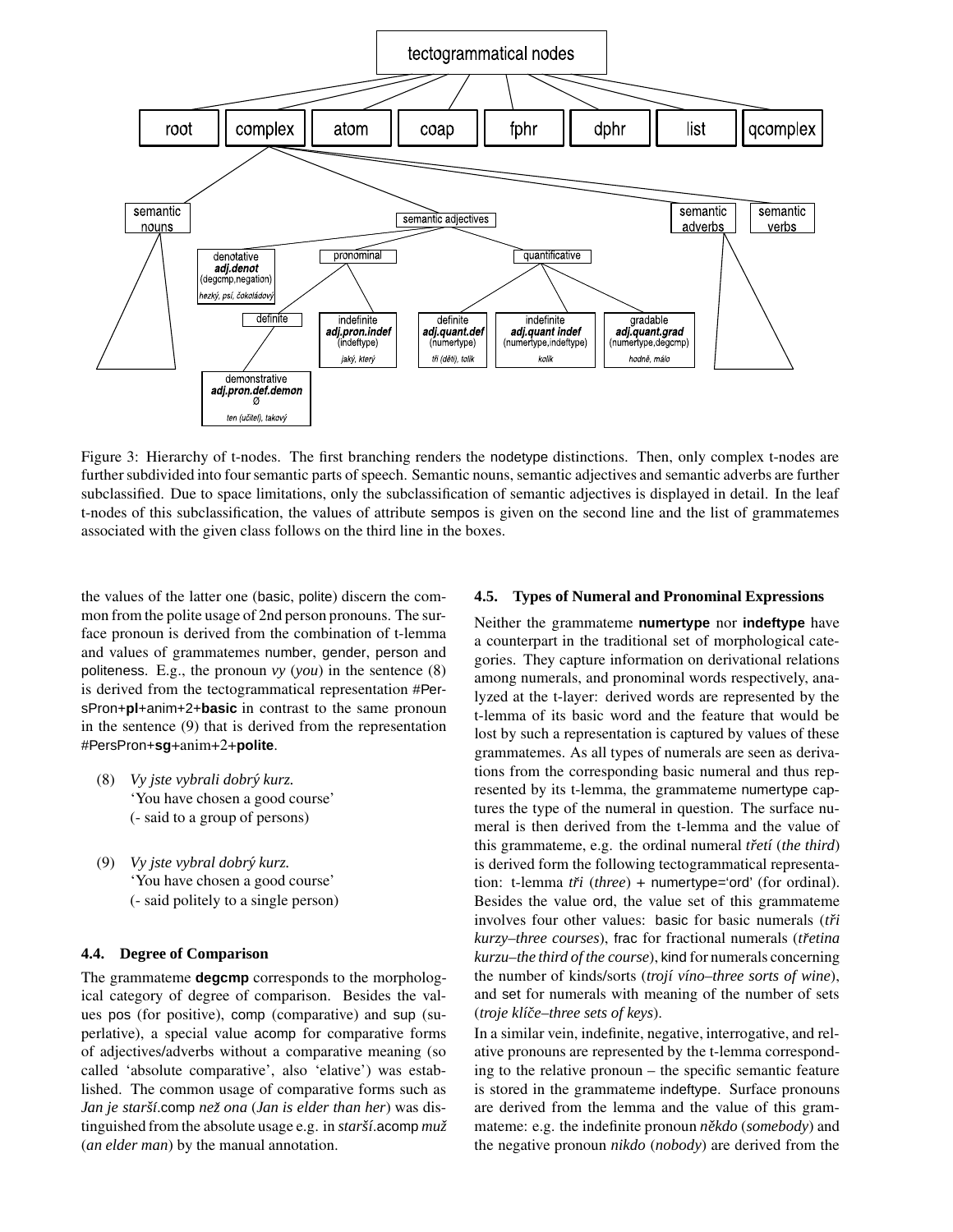following tectogrammatical representations: t-lemma *kdo* + indeftype='indef', and t-lemma *kdo* + indeftype='negat' respectively.<sup>7</sup> Such representation of derivational relations makes it possible to represent all these words by a very small set of t-lemmas. The question of applying similar principles to pronominal words in other languages will be mentioned in Subsection 4.11.

#### **4.6. Negation**

Also the grammateme **negation** captures a lexical information needed for derivation of surface forms: it enables to represent both, the positive and the negative forms of adjectives, adverbs and (temporarily, only a group of) nouns by a single t-node with the same t-lemma – e.g. the adjective *standardn´ı* (*standard*) in Figure 1 (b) as well as its negative form *nestandardn´ı* (*non-standard*) are represented by the tnode with t-lemma *standardní* and the absence/presence of negation is captured by the value of the grammateme: the value neg0 was assigned to the t-node representing the positive form, the value neg1 to the t-node corresponding to the negative form.<sup>8</sup>

#### **4.7. Tense**

The grammateme **tense** corresponds to the morphological category of tense. The values sim (simultaneous with the moment of speech/with other event), ant (anterior to the moment of speech/to other event), and post (posterior to the moment of speech/to other event) $9$  have been assigned automatically.

#### **4.8. Aspect**

The grammateme **aspect** is the tectogrammatical counterpart of the category of aspect. As there are verbs in Czech that can express both, imperfective and perfective aspects by the same forms (so called bi-aspectual verbs), manual annotation was necessary to make a decision with these verbs.

#### **4.9. Verbal Modalities**

There are three grammatemes concerning modality. The grammateme **verbmod** captures if the represented verbal form expresses the indicative (value ind), the imperative (imp), or the conditional mood (cdn). Since modal verbs do not have a t-node of their own at the t-layer (for explanation see (Panevová et al., 1971)), the deontic modality expressed by these verbs is stored in the grammateme **deont-**

<sup>9</sup>As the class of semantic verbs has not been sub-classified yet and all verbal grammatemes were annotated with each verbal tnode, a special value nil was inserted into the value system for cases when the represented word does not express a feature captured by the grammateme (cf. the value of grammateme tense at a t-node representing an infinitive form).

**mod**, e.g. the predicate of the sentence *U* $\zeta$ <sup>*mû* $\zeta$ *e odejít* (*He*</sup> *can already leave*) is represented by a t-node with t-lemma *odej´ıt* (*to leave*) and the modality is stored as the value poss (for possibilitive) in the grammateme deontmod. The last of the modality grammatemes, the grammateme **dispmod**, concerns the so-called dispositional modality. This type of modality is represented by a special syntactic construction involving a 'reflexive-passive' verb construction, a dative form of a noun/personal pronoun playing the role of agent, and a modal adverb, e.g. the sentence (10):

(10) *Studentum˚ se ta kniha cte ˇ dobreˇ .* Lit. *To students the book reads well. It is easy for the students to read the book.*

#### **4.10. Resultative and Iterativeness**

While the grammateme **resultative** (values res1, res0) reflects the fact whether the event is/is not presented as a resultant state, the last verbal grammateme **iterativeness** indicates whether the event is/is not viewed as a repeated (multiplied) action (values it1, it0).

#### **4.11. Pronominal Words at the T-layer**

In this chapter, we would like to provide a deeper view into the principles of representation of pronominal words at the t-layer of PDT 2.0, and then to outline how this representation can be applied to such words in English or German. As already mentioned above, pronouns are represented by

a minimal set of t-lemmas at the t-layer. Personal pronouns by a single (artificial) t-lemma #PersPron; grammatemes assigned to the t-nodes of personal pronouns were presented in the previous chapter. Indefinite, negative, in-

| T-lemma:           | kdo      | co          | kter v     | jak $\hat{v}$ |
|--------------------|----------|-------------|------------|---------------|
| indefype:          |          |             |            |               |
| relat              | kdo      | $_{\rm co}$ | který,     | jaký          |
|                    |          |             | jenž       |               |
| indef1             | někdo    | něco        | některý    | nějaký        |
| indef <sub>2</sub> | kdosi    | cosi        | kterýsi    | jakýsi        |
|                    | kdos     | cos         |            |               |
| indef3             | kdokoli  | cokoli      | kterýkoli  | jakýkoli      |
|                    | kdokoliv | cokoliv     | kterýkoliv | jakýkoliv     |
| indef4             | ledakdo  | ledaco      | leckterý   | lecjaký       |
|                    | leckdo   | lecco       | ledakterý  | ledajaký      |
| indef5             | kdekdo   | kdeco       | kdekterý   | kdejaký       |
| indef6             | kdovíkdo | kdovíco     | kdovíkterý | kdovíjaký     |
|                    | málokdo  | máloco      | málokterý  | všelijaký     |
| inter              | kdo      | CO          | který      | jaký          |
|                    | kdopak   | copak       | kterýpak   | jakýpak       |
| negat              | nikdo    | nic         | žádný      | nijaký        |
| total1             | všechen  | všechno     |            |               |
|                    |          | vše         |            |               |
| total2             |          |             | každý      |               |

Table 1: The indeftype grammateme has actually eleven values (1st column in the table). It makes it possible to represent all semantic variants of pronouns *kdo* (*somebody*), *co* (*something*), *ktery´* (*that*) and *jaky´* (*what*) (in the 2nd, 3rd, 4th and 5th column) by only four t-lemmas at the t-layer.

 ${}^{7}$ A similar treatment of indefinite and negative pronouns as of two subtypes of the same entity can be found in (Helbig, 2001).

<sup>8</sup>Unlike this representation, negative verbal forms (verbal negation is expressed also by the prefix *ne-* in Czech) are represented by a sub-tree consisting of a t-node with a verbal t-lemma the child of which is a t-node with the artificial t-lemma #Neg; cf. the representation of the negated verb *nelze* ((it) *can not be*) by two t-nodes, with the t-lemmas *lze* ((it) *can be*) and #Neg, in Figure 1 (b). The explanation can be found in (Hajičová, 1975).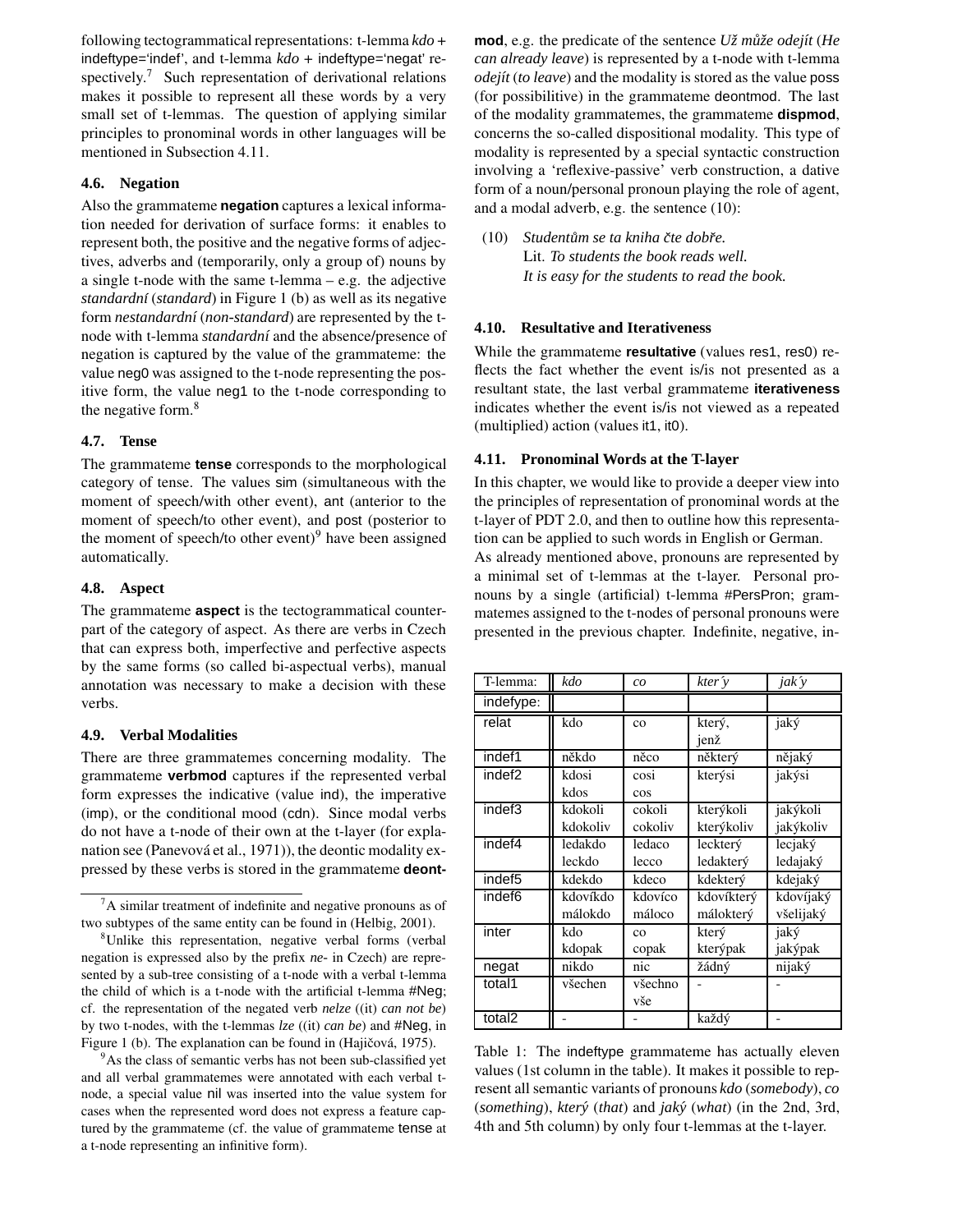terrogative and relative pronouns are all represented by a t-lemma corresponding to the relative pronoun. In this way, only four lemmas – i.e. *kdo* (*somebody*), *co* (*something*), *ktery´* (*which*) and *jaky´* (*what*) – are sufficient to represent all Czech pronouns of named types at the t-layer. The pronouns with corresponding values of the grammateme indeftype are displayed in Table 1.

Since the semantic features stored in the grammateme indeftype are expressed also by other words of pronominal character in Czech, e.g. by pronominal adverbs *nikde* (*nowhere*) or *nejak ˇ* (*somehow*), or by an indefinite numeral *několik* (*a few*), we can use this grammateme also for the tectogrammatical representation of these words.<sup>10</sup>

As the groups of pronominal words are unproductive classes with (at least to a certain extent) transparent derivational relations not only in Czech, but also in other languages, we believe that similar regularities to those captured in Czech by the indeftype grammateme can be found also elsewhere. However, as it is obvious from the preliminary sketch of several English and German pronouns classified in Table  $2<sup>11</sup>$ , the application of our scheme to other languages will not be straightforward and various subtle differences have to be taken into account. For instance, there is only one negative form *nikdo* corresponding to the t-lemma *kdo* in Czech, therefore the present system provides no means for distinguishing German negative pronouns *niemand* and *niergendjemand*. A new question arises also in the case of English *anybody* when used in negative clauses, which has no counterpart in Czech or German.

## **5. Implementation**

The procedure for assigning grammatemes (and nodetype and sempos) to nodes of tectogrammatical trees was implemented in ntred<sup>12</sup> environment for processing the PDT data. Besides almost 2000 lines of Perl code, we formulated a number of rules for grammateme assignment written in a text file using a special economic notation (roughly 2000 lines again), and numerous lexical resources (e.g. specialpurpose list of verbs or adverbs). As we intensively used all information available also at the two 'lower' levels of the PDT (morphological and analytical), most of the annotation could have been done automatically with a highly satisfactory precision.

It should be emphasized that the inter-layer links played a key role in the procedure. As it is clear from Figure 1 (a), it would not be possible to set e.g. the value of the number grammateme of the (already lemmatized) t-node *les* (forest) without having the access to the morphological tag of the corresponding m-layer unit in the given sentence, or

|                    | English  | English    | German       | German      |
|--------------------|----------|------------|--------------|-------------|
| T-lemma            | who      | what       | wer          | was         |
| indefype:          |          |            |              |             |
| relat              | who      | what       | wer          | was         |
| indef1             | somebody | something  | jemand       | etwas       |
| indef <sub>2</sub> |          |            | irgendjemand | irgendetwas |
| indef3             | whoever  | whatever   |              |             |
| inter              | who      | what       | wer          | was         |
| negat              | nobody   | nothing    | niemand      | nichts      |
| total1             | all      | everything | alle         | alles       |
| total2             | each     | each       | ieder        | jedes       |

Table 2: Selected English and German pronouns preliminarily classified according to the indeftype grammateme.

to find out that the verb *j*it (to go) is in conditional mood (verbmod=cdn) without knowing that the corresponding alayer complex verb form subgraph contains the node *by*.

Due to the fact that a lot of effort had been spent on checking and correcting of the inter-layer pointers in PDT 2.0, finally we needed only around 5 man-months of human annotation for solving just the very specific issues (as mentioned at single grammatemes in the previous section).

Now we would like to show a fragment of the above mentioned rules. For a given t-node: if the lemma of the corresponding m-node is *ktery´* (which), the t-node itself is not in the attributive syntactic position and participates in grammatical coreference (i.e., it forms a relative construction), then sempos=n.pron.indef, indeftype=relat, and the values of the grammatemes gender and number are inherited from the coreference antecedent. This rule would be applied on the sentence (1).

To further demonstrate that grammatemes are not just dummy copies of what was already present in the morphological tag of the node, we give two examples:

- Deleted pronouns in subject positions (which must be restored at the t-layer) might inherit their gender and/or number from the agreement with the governing verb (possibly complex verbal form), or from an adjective (if the governor was copula), or from its antecedent (in the sense of textual coreference).
- Future verbal tense in Czech can be realized using simple inflection (perfectives), or auxiliary verb (imperfectives), or prefixing (lexically limited).

The procedure was repeatedly tested on the PDT data, which was extremely important for debugging and further improvements of the procedure. Final version of the procedure was applied to all the available tectogrammatical data (as for its size, recall the second paragraph in Section 2.). This data, enriched with node classification and grammateme annotation, will be included in PDT 2.0 distribution.

Due to the highly structured nature of the task, it is difficult to present the results of the annotation procedure from the quantitative viewpoint. However, at least the distribution of the values of nodetype and sempos are shown in Tables 3 and 4.

 $10$ The indeftype grammateme is applied to indefinite numerals together with the above-mentioned grammateme numertype – thus only a single t-lemma *kolik* (*how many*) represent words of different nature: e.g. *nekˇ olik´at´y* (*not the first*), *kolikr´at* (*how many times*) etc.

 $11$ We chose English and German, because, first, the two languages are the most familiar to the present authors, and second, certain experiments concerning their t-layer have already been performed, see e.g. (Cinková, 2004) or (Kučerová and Žabokrtský, 2002).

<sup>12</sup>http://ufal.mff.cuni.cz/˜pajas